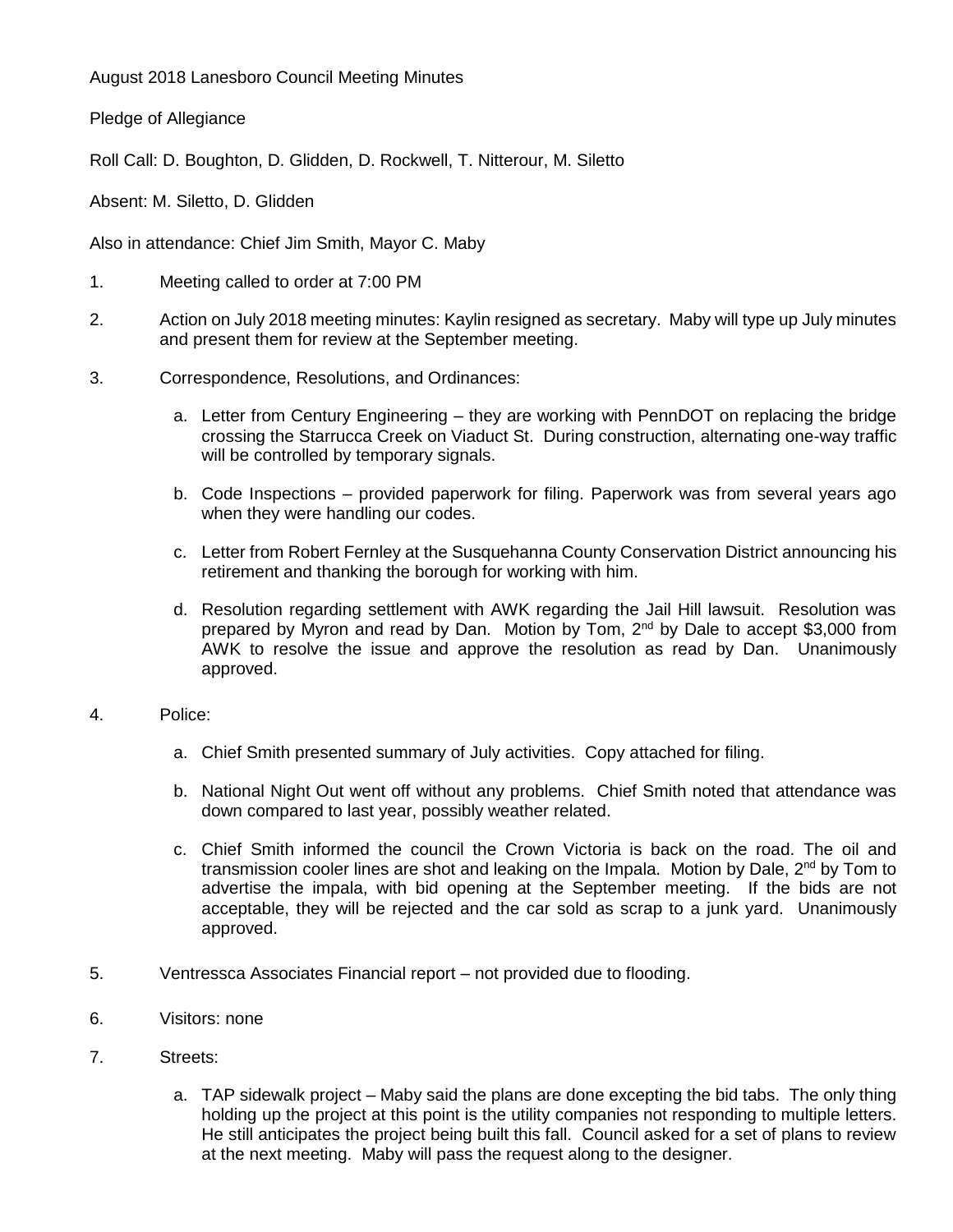- b. New gym building bids will be going out in the next week. Maby asked if council would approve the inclusion of a two-stall garage for the police cars. Funding for that portion would need to come from the borough's impact fee account. Motion by Dale, 2<sup>nd</sup> by Tom add the garage as requested. Council unanimously agreed. *(Note: final plans include an 18' x 48' stall for the cars. The extra width is needed to allow 2 points of standard entry (regular doors) in addition to the garage door.)*
- 8. Parks & recreation
	- a. Topsoil and boulders at Community Center Boulders in, topsoil still needs to be placed
	- b. Leasing of FEMA properties tabled until Maby speaks with Myron. They've been playing phone tag.
- 9. Sewer: no news to report.
- 10. Community Center Amanda not here to update
- 11. Website/Facebook Page: no news to report
- 12. Old Business: nothing to discuss
- 13. New Business: nothing to discuss
- 14. Motion for adjournment: Motion by Dale, 2<sup>nd</sup> by Tom to adjourn. Unanimously carried.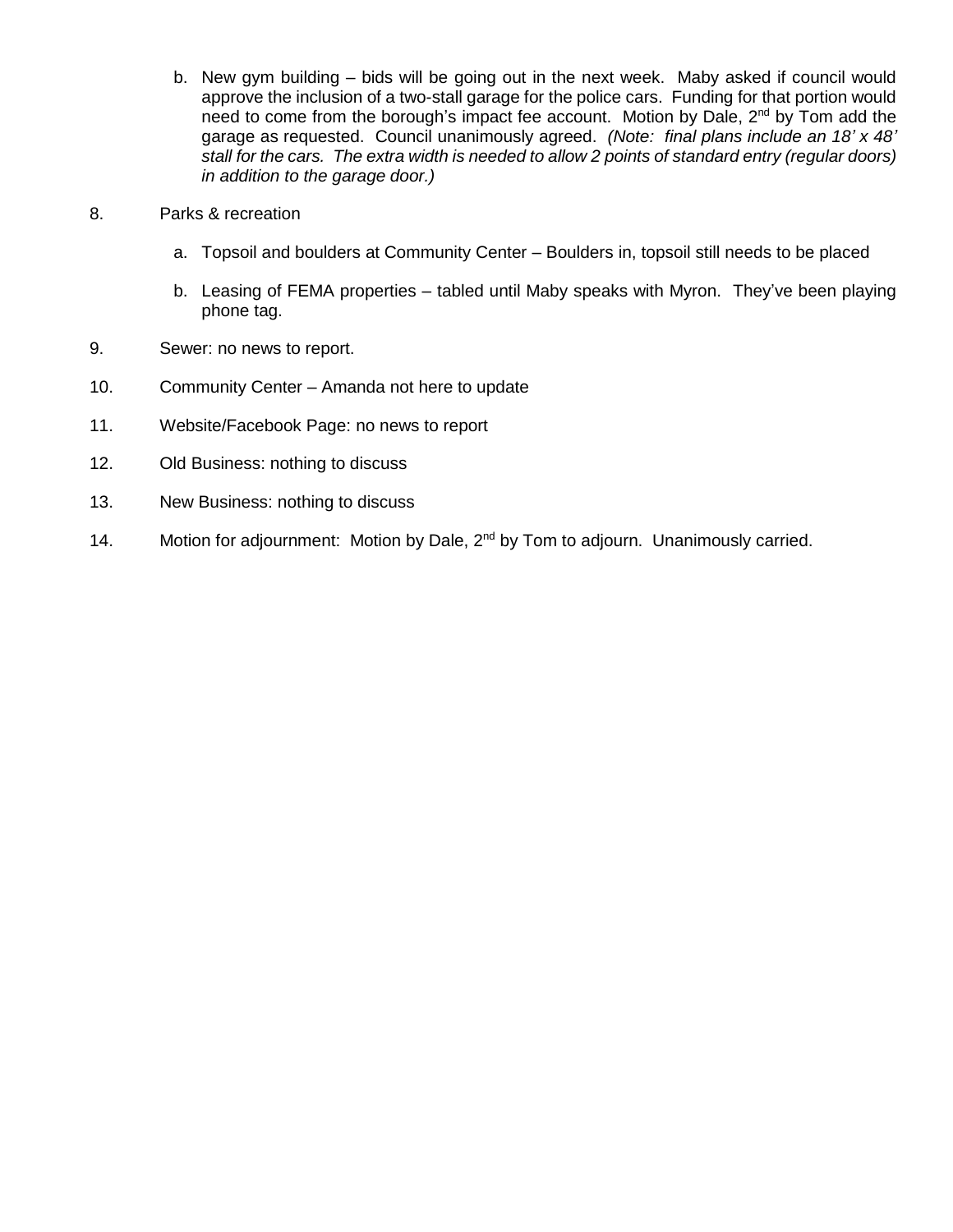#### **RESOLUTION**

The Borough of Lanesboro having received an offer to settle the matter of Lanesboro Borough v. AWK Drilling, Inc. a/.k/a AWK Consulting Engineers, Inc., Case Number 2016-616 CP for an amount of Three Thousand Dollars (\$3,000.00).

It is hereby resolved by Lanesboro Borough Council that said settlement offer should be accepted and that the President and the Mayor for the Borough Council are hereby authorized to execute a General Release in settlement of said action and that the Borough Solicitor is authorized to discontinue said action with prejudice.

Resolved and adopted:  $\frac{8/14}{2018}$ 

Attested:

mel

**Christopher Maby** Mayor of Lanesboro Borough

Lanesboro Borough Susquehanna County, PA

Dan Boughton Borough Council President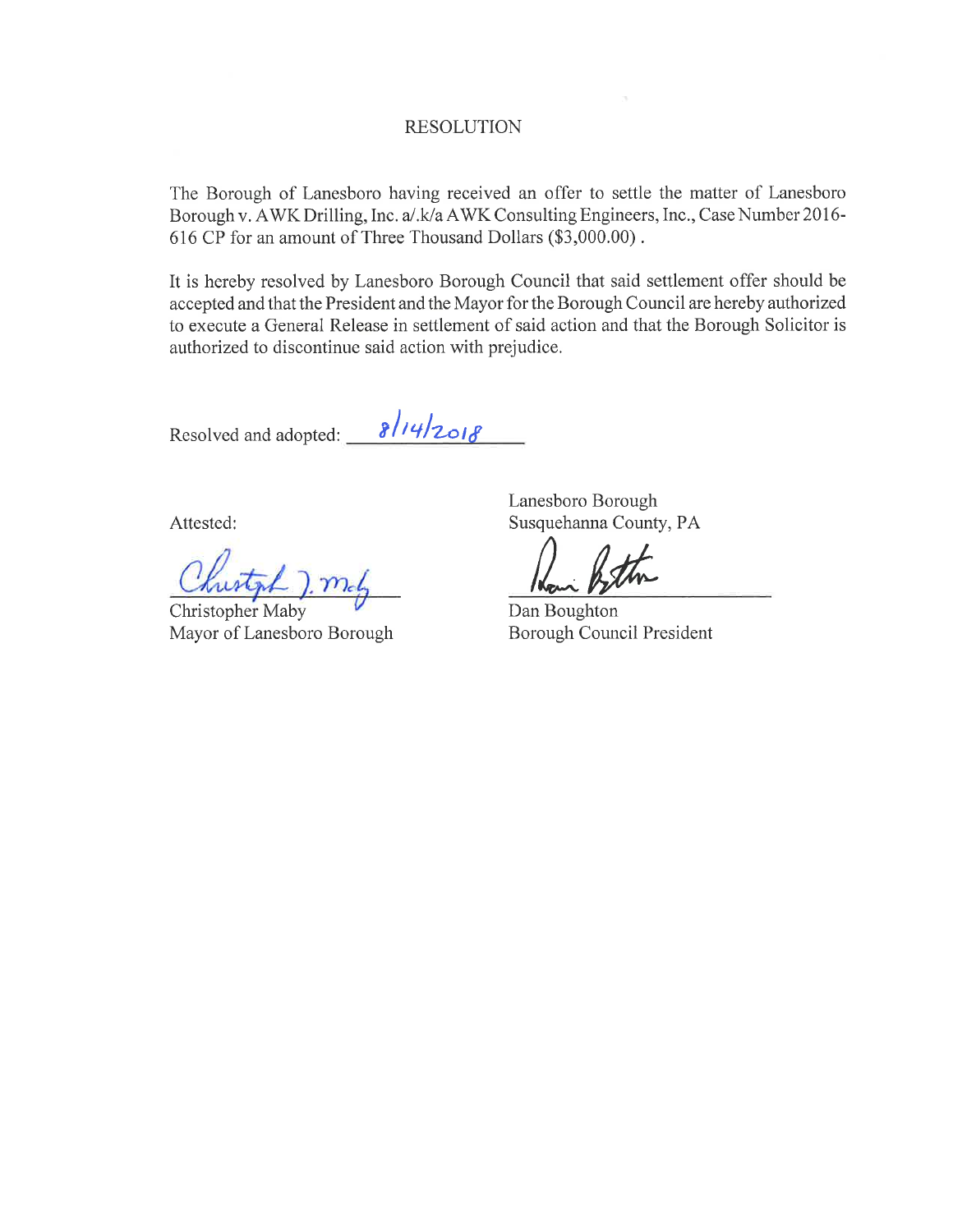# **GENERAL RELEASE - PROPERTY DAMAGE ONLY**

For the consideration of THREE THOUSAND DOLLARS (\$3,000.00), receipt of which is hereby acknowledged LANESBORO BOROUGH (Releasor) for itself and its representatives, executors, administrators, successors and assigns, does hereby remise, release and forever discharge AWK DRILLING, INC., a/k/a AWK CONSULTING ENGINEERS, INC. AND NATIONAL FIRE INSURANCE COMPANY OF HARTFORD and any ENTITY (Releasees), their successors, assigns, subsidiaries and inter-related companies, officers, employees, drivers, agents, insurers, and any other person, corporation, association, or partnership charged with responsibility for damages to the property from any and all causes of action, suits, rights, judgments, claims and demands whatsoever kind, in law or in equity, known and unknown, foreseen and unforeseen which heretofore has/have been or which hereinafter may be sustained by Releasor arising out of the accident on or about November 18, 2015 and is the subject of a lawsuit instituted by LANESBORO BOROUGH against AWK DRILLING, INC., a/k/a AWK CONSULTING ENGINEERS, INC., in the Court of Common Pleas of Susquehanna County, docketed to number 2016-616-CP.

It is further agreed that the parties have entered into this agreement as a confidential and complete settlement of a doubtful and disputed claim. The Undersigned, therefore, shall not disclose or permit to be disclosed the terms of this settlement to any person at any time excepting only in legally privileged and confidential communication with personal attorneys, accountants and/or financial advisors.

The Undersigned acknowledged that its damages may be more severe or serious than it has experienced or anticipates, and that a position of the consideration paid by those released herein shall operate as a final release and discharge of all such presently unknown and unanticipated damages resulting from the aforementioned accident, as well as those now known.

The Undersigned acknowledges that it is compromising disputed claims for damages for which parties herein released have denied any and all liability. The Undersigned further acknowledges that no promise or inducement has been offered except as set forth in this document; that this Release is executed without reliance upon any statement or representation by the person or parties released herein, or their representatives, concerning the nature and extent of the property damage or legal liability; that the Undersigned is of legal age, legally competent to executive this Release and accepts full responsibility therefore.

The Undersigned hereby agrees to direct its attorney to dismiss with prejudice the lawsuit instituted by LANESBORO BOROUGH against AWK DRILLING, INC., a/k/a AWK CONSULTING ENGINEERS, INC, currently pending in the Court of Common Pleas of Susquehanna County, and docketed to number 2016-616-CP, upon execution of this release.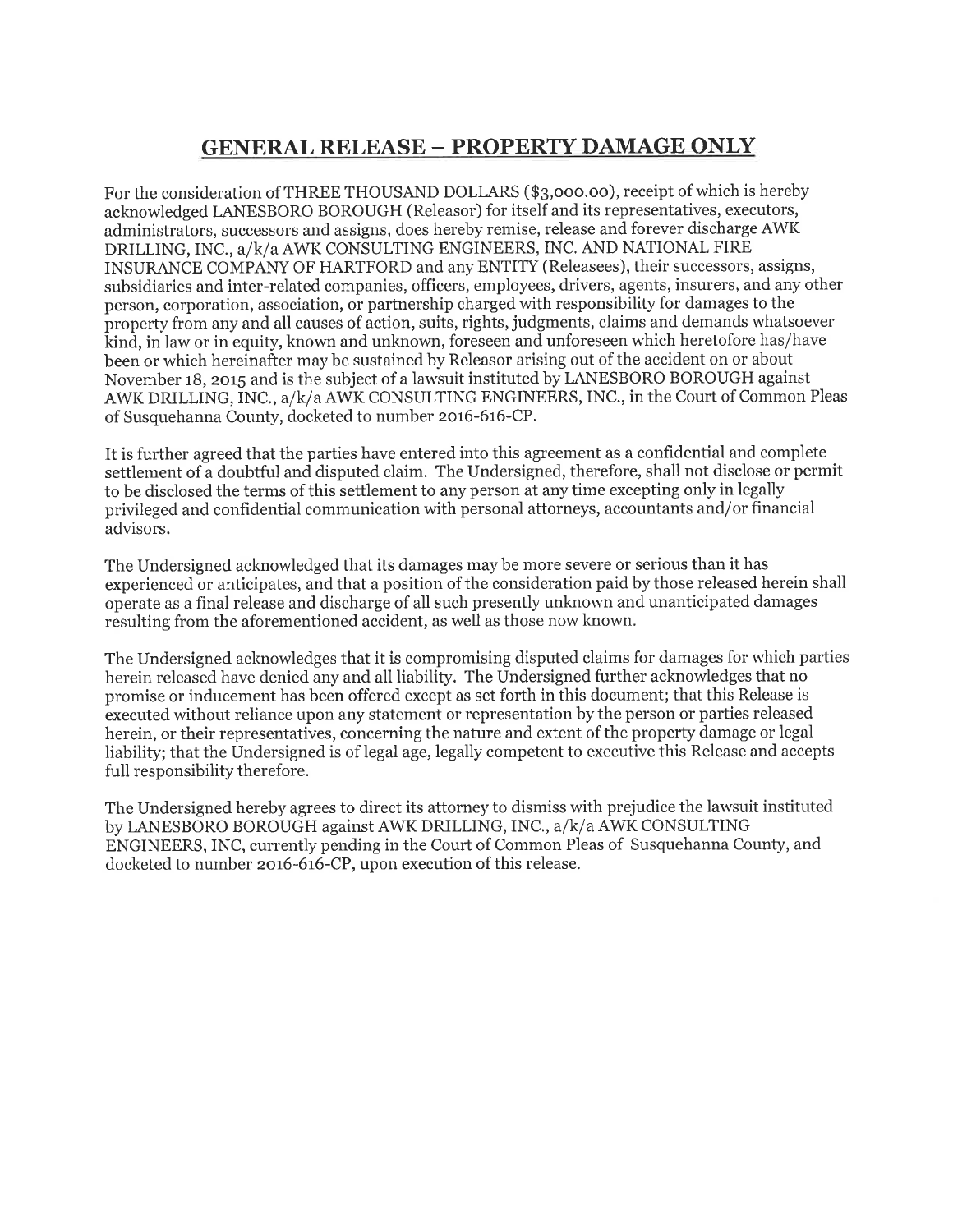### LANESBORO BOROUGH

BY: (SEAL)

#### COMMONWEALTH OF PENNSYLVANIA:

 $\sim 10^4$ COUNTY OF SUSQUEHANNA :

On this  $\_\_\_\_$  day of  $\_\_\_\_$ , 2016, before me appeared  $\_\_\_\_$  to me personally known and who acknowledged the execution of the foregoing instrument as a free act and deed for the consideration set forth herein.

NOTARY PUBLIC

 $\sim$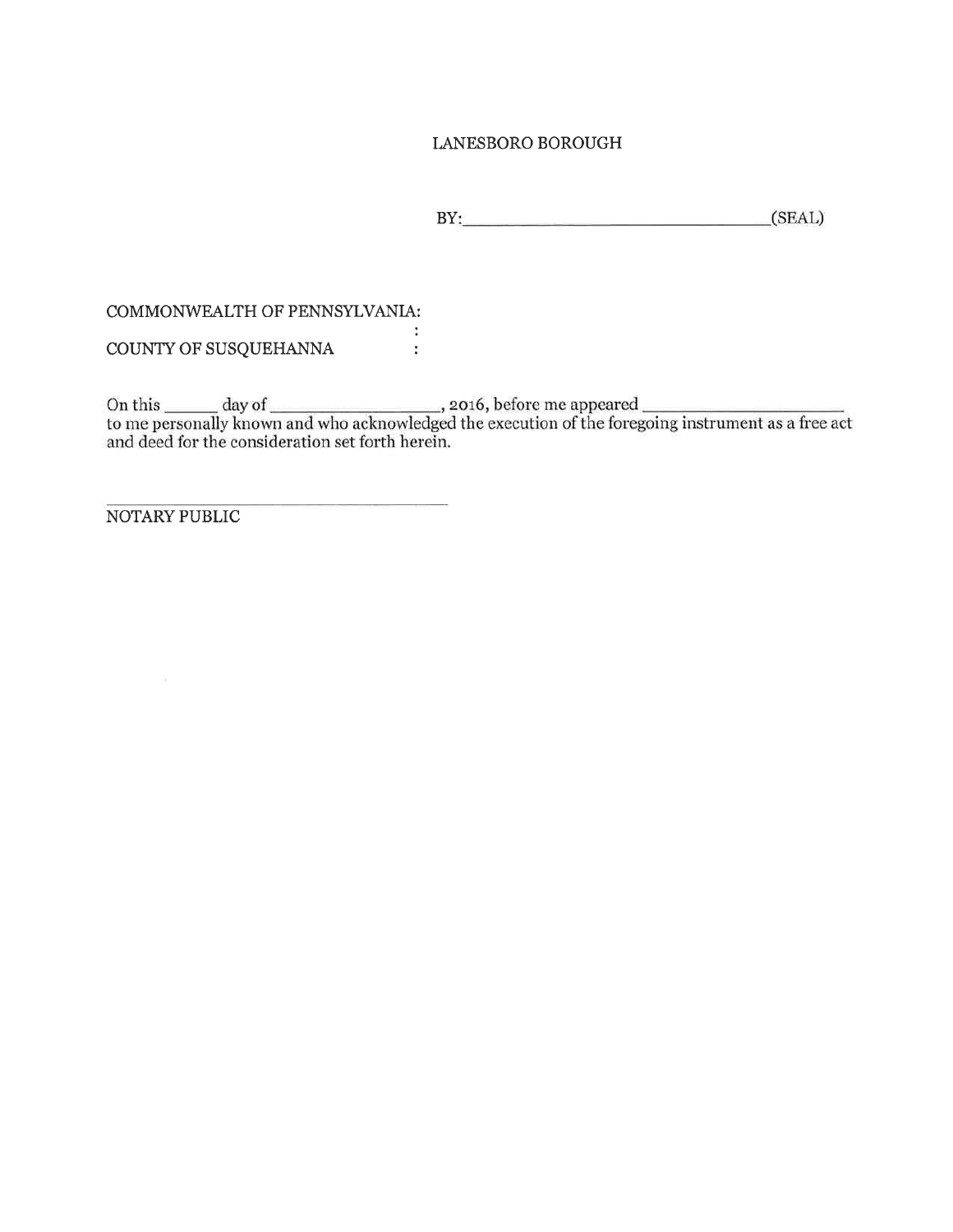

## BOROUGH OF LANESBORO...proudly serving Thompson Borough **DEPARTMENT OF POLICE** "MONTHLY ACTIVITY REPORT"

PO Box 214 Susquehanna, PA 18847 Phone: 570-853-4781 Fax: 570-853-4756 LanesboroPD@echoes.net

## **JULY, 2018**

**Total LPD Hours: 235** 

Call Out Hours:

(Including ALL hours stated)

Contract Hours: Thompson - 16 Hrs.

Court Hours: 6

Other Hours: -- SCHOOL HOURS -

Incidents: 12 (Other than routine traffic)

**Traffic Citations: 5 Traffic Warnings: 13** 

| Arrests:<br>07-09-18<br>$07 - 13 - 18$<br>$07 - 17 - 18$<br>07-19-18<br>$07 - 23 - 18$ | <b>DUI Arrest</b><br>Burglary / Theft<br>Suspicious Person<br>PFA Service / Assault<br>Suspicious Vehicle | (charges filed)<br>(open case)<br>(closed)<br>(charges filed)<br>(closed) |  |
|----------------------------------------------------------------------------------------|-----------------------------------------------------------------------------------------------------------|---------------------------------------------------------------------------|--|
| Other:<br>07-07-18                                                                     |                                                                                                           | (closed)                                                                  |  |
| $07 - 11 - 18$<br>$07 - 11 - 18$                                                       | <b>Burning Violation</b><br><b>Assist to Susq. PD</b><br><b>Motorist Assist</b>                           | (disorderly conduct)                                                      |  |
| $07 - 23 - 18$<br>$07 - 23 - 18$                                                       | <b>Assist to Oakland, PD</b><br><b>Assist to Oakland PD</b>                                               | (race track issue)<br>(domestic dispute)                                  |  |

(18) Traffic Stops; (5) Citations, (13) Warnings.

(9) Speeding Violations, (3) Inspection Violations, (1) Driving Without A License, (2) Careless Driving Violation, (3) Equipment Violations.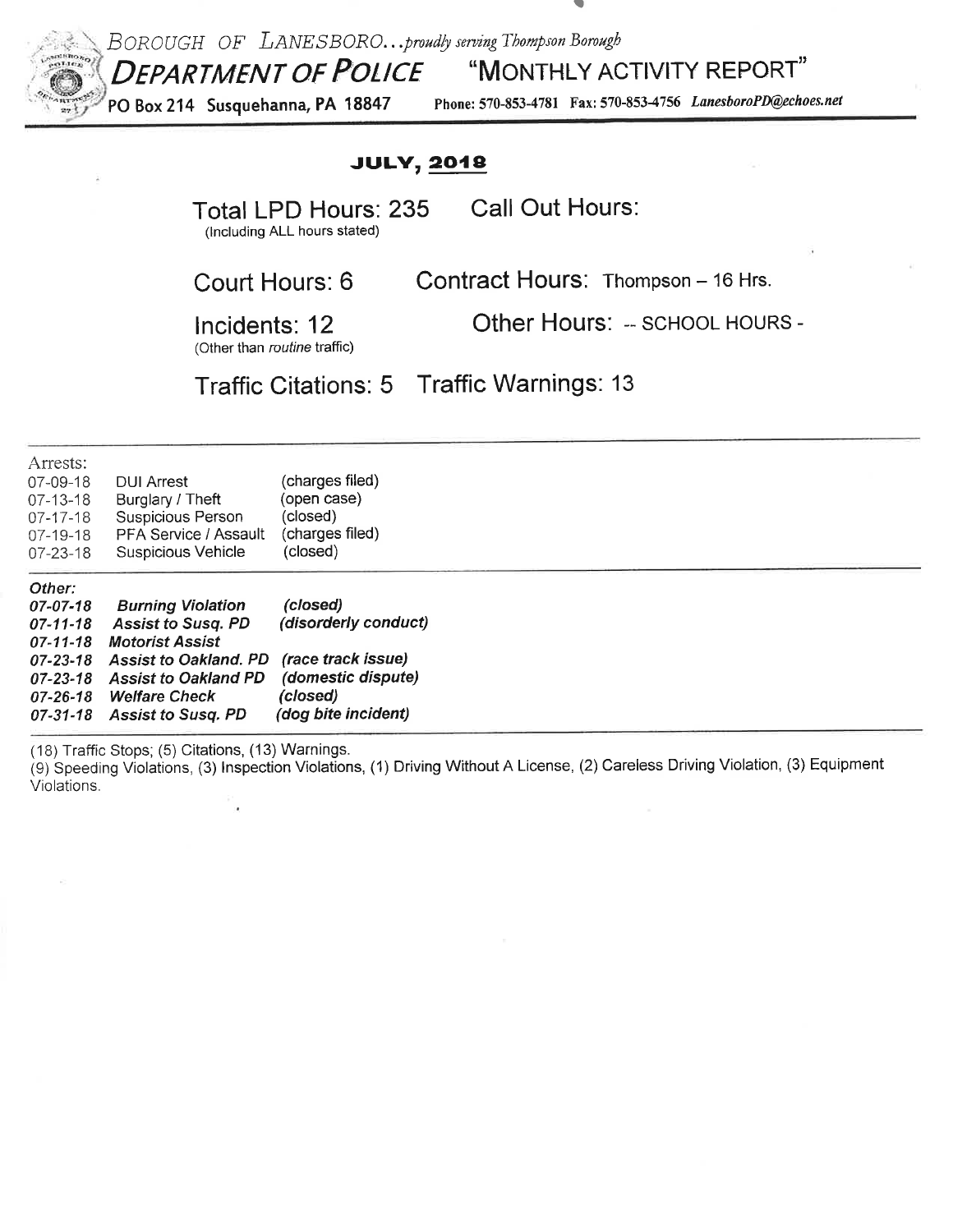| BOROUGH OF LANESBOROproudly serving Thompson Borough(s)<br>ANERHORO<br>$e^{tHd}$<br><b>DEPARTMENT OF POLICE "MONTHLY REPORT"</b><br>PO Box 214 Susquehanna, PA 18847<br>Phone: 570-853-2911 Fax: 570-853-4756 LanesboroPD@echoes.net |                                                   |                                |                     |                          |  |  |  |  |  |  |
|--------------------------------------------------------------------------------------------------------------------------------------------------------------------------------------------------------------------------------------|---------------------------------------------------|--------------------------------|---------------------|--------------------------|--|--|--|--|--|--|
|                                                                                                                                                                                                                                      | <b>JULY - 2018</b>                                |                                | Total hrs. $= 16$   |                          |  |  |  |  |  |  |
|                                                                                                                                                                                                                                      | Patrol Hours: 16                                  |                                | Call Out Hours: 0   |                          |  |  |  |  |  |  |
|                                                                                                                                                                                                                                      | Court Hours:                                      |                                | <b>Other Hours</b>  |                          |  |  |  |  |  |  |
|                                                                                                                                                                                                                                      | <b>Traffic Arrests: 4</b>                         |                                | Traffic Warnings: 6 |                          |  |  |  |  |  |  |
| Crime Report:                                                                                                                                                                                                                        |                                                   |                                |                     |                          |  |  |  |  |  |  |
| <b>DATE</b><br>$07 - 30 - 18$<br>$07 - 31 - 18$                                                                                                                                                                                      | <b>CHARGE</b><br>Criminal Mischief<br>Trespassing | (case closed)<br>(case closed) | <b>UCR</b> Type     | DESCRIBE (If applicable) |  |  |  |  |  |  |
| Other:<br>$07 - 05 - 18$<br>$07-07-18$                                                                                                                                                                                               | <b>Medical Call</b><br>Lost Dog                   |                                |                     |                          |  |  |  |  |  |  |
|                                                                                                                                                                                                                                      |                                                   |                                |                     |                          |  |  |  |  |  |  |

ŧ.

- (10) Traffic Stops totaling: (4) Citations (6) Warnings<br>-. (5) Speeding Violations, (1) Stop Sign Violation, (1) Inspection Violation, (2) Careless Driving violation, (1) Equipment Violation,

Chief James Smith